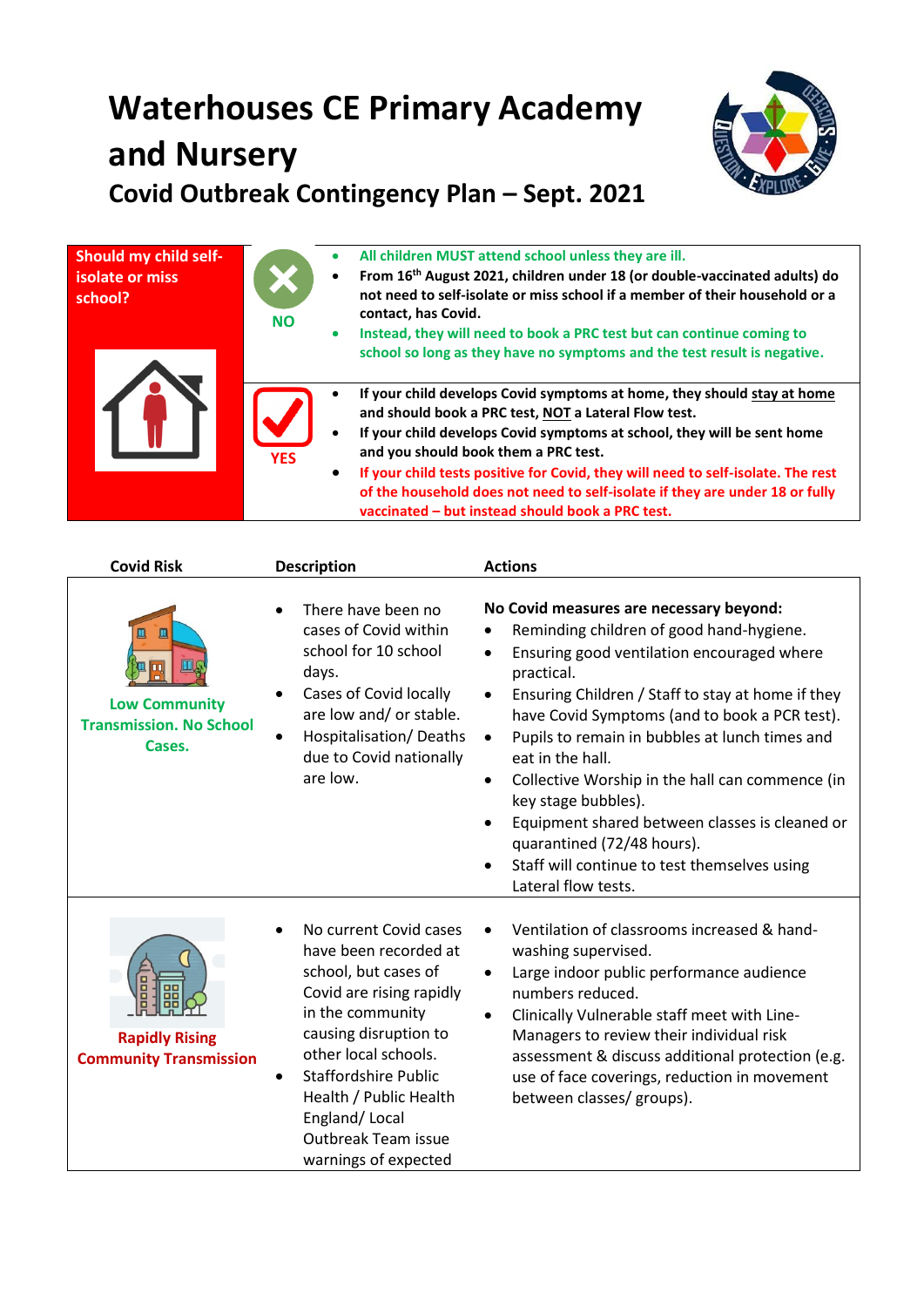| local/ national |
|-----------------|
| infection wave. |
|                 |

| <b>Number of Cases:</b>                                                                      | Description:                                                                                                                                                                                     | <b>Actions:</b>                                                                                                                                                                                                                                                                                                                                                                                                                                                                                                                                                                                                                                                                                                                                                                           |
|----------------------------------------------------------------------------------------------|--------------------------------------------------------------------------------------------------------------------------------------------------------------------------------------------------|-------------------------------------------------------------------------------------------------------------------------------------------------------------------------------------------------------------------------------------------------------------------------------------------------------------------------------------------------------------------------------------------------------------------------------------------------------------------------------------------------------------------------------------------------------------------------------------------------------------------------------------------------------------------------------------------------------------------------------------------------------------------------------------------|
| A single child tests<br><b>Positive</b>                                                      | A single child/adult<br>tests positive for Covid<br>in a class.<br>There are fewer than 5<br>cases in the year<br>group.<br>No other year groups<br>are affected.                                | The child/adult self-isolates for 10 days. Remote<br>learning will be provided if they are well enough<br>to complete it<br>The parents of the child are contacted directly<br>by NHS Track and Trace to establish likely<br>contacts.<br>Likely contacts will be contacted by NHS Track &<br>Trace and advised to book at PRC Test. The<br>school will contact parents to advise this if close<br>contacts are known.<br>Children do not need to miss school or self-<br>isolate whilst they wait for the result of the PRC<br>test unless they have Covid Symptoms.                                                                                                                                                                                                                     |
| 5 children or staff within<br>a year group test positive<br>within 10 days of each<br>other. | There have been 5<br>cases of Covid across a<br>year group within 10<br>days which could mean<br>that Covid is spreading<br>within that group of<br>children.                                    | As above for each positive case.<br>The school will discuss the outbreak with Staffs<br>$\bullet$<br>Public Health/ Local Outbreak Team and agree<br>strengthening protective measures<br>for<br>10 school days, including:<br>We will implement the 2020-2021 Covid<br>Risk Assessment.<br>Re-introducing staff face masks for<br>corridors & communal areas.<br>Limited staff capacity in the staffroom (max<br>of 6).<br>Adapting, Limiting or postponing indoor<br>sporting events, trips, open days and<br>performances.<br>Worship will take place in classrooms.<br>Non-essential visitors will be limited.<br>Parents encouraged to wear masks.<br>Classes will eat in the classroom where<br>appropriate.<br>Reducing the amount of classes staff work<br>across where possible. |
|                                                                                              | Despite the measures<br>indicated above, Covid<br>cases within the school<br>continue to rise within a 10<br>day period with multiple<br>classes and staff affected,<br>suggesting that Covid is | Incident Management Team meeting held<br>between the school and Staffordshire Public<br>Health to agree further measures, for a further<br>10 school days, including:<br>Postponing all non-essential events.<br>$\circ$                                                                                                                                                                                                                                                                                                                                                                                                                                                                                                                                                                  |